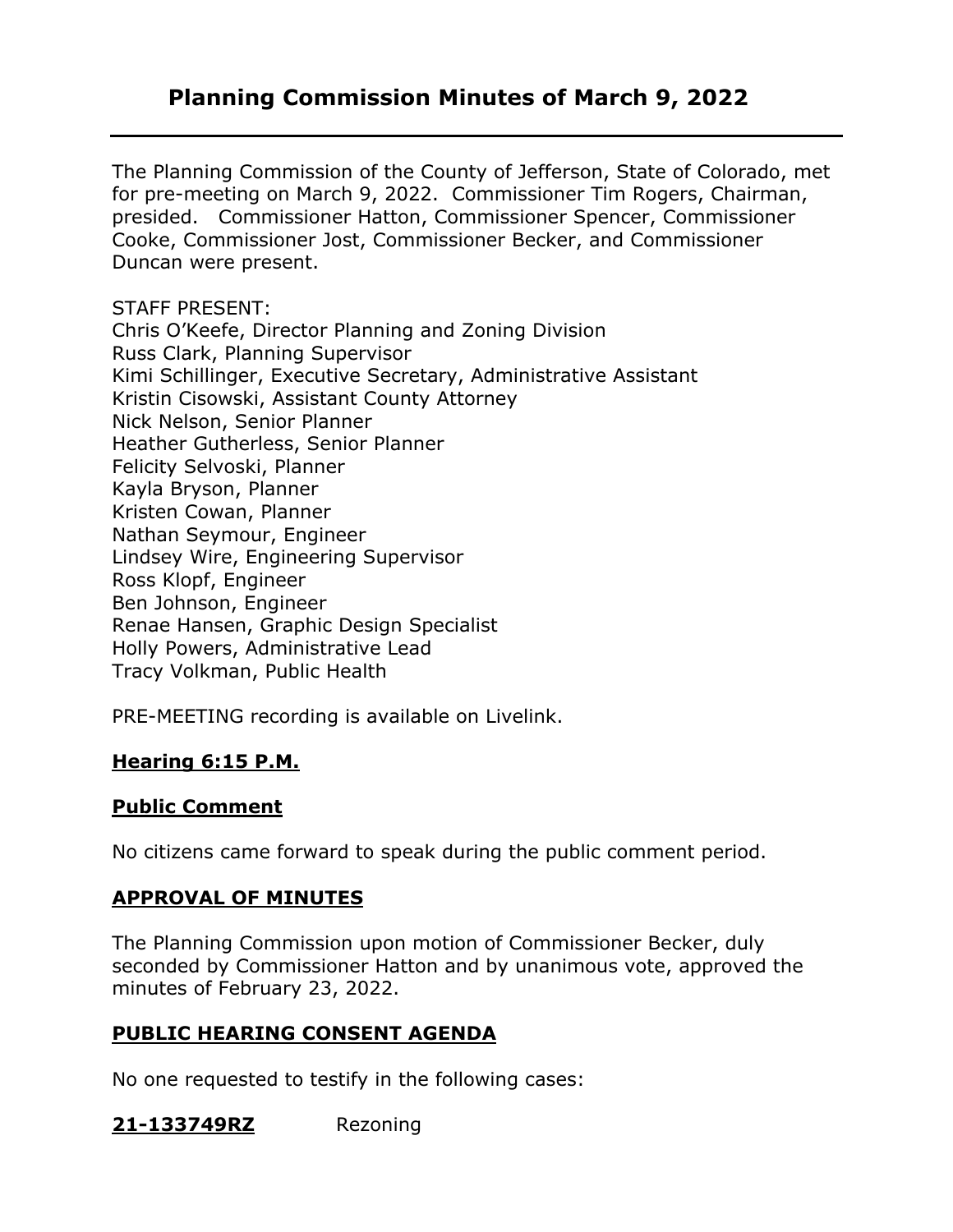# **Jefferson County Planning Commission**

Regular Meeting Minutes – Page 2 of 4

| <b>Case Name:</b>        | 16180 Mt Vernon Road                              |
|--------------------------|---------------------------------------------------|
| <b>Owner/Applicant:</b>  | Dustin M. Voag                                    |
| <b>Location:</b>         | 16180 Mt Vernon Road                              |
|                          | Section 1, Township 5 South, Range 70 West        |
| <b>Approximate Area:</b> | 2.5 acres                                         |
| <b>Purpose:</b>          | To rezone from Planned Development (PD) to        |
|                          | <b>Residential-Two (R-2)</b>                      |
| <b>Case Manager:</b>     | Kristen Cowan                                     |
| 18-115728PF              | Preliminary and Final Plat                        |
| <b>Case Name:</b>        | <b>Welch Acres Subdivision</b>                    |
| <b>Owner/Applicant:</b>  | Keith Larwick and Tara Larwick                    |
| Location:                | 1101 Welch Street                                 |
|                          | Section 5, Township 4 South, Range 69 West        |
| <b>Approximate Area:</b> | 1.1531 Acres                                      |
| <b>Purpose:</b>          | To subdivide the property into 1 lot for a single |
|                          | family detached unit and 3 lots for duplex        |
|                          | units, allowing a total of 7 dwelling units.      |
| <b>Case Manager:</b>     | Ross Klopf                                        |

The Planning Commission, upon motion of Commissioner Jost, duly seconded by Commissioner Hatton and by unanimous vote, adopted the attached resolutions recommending **approval** of the cases on the consent agenda subject to the conditions of approval identified in the applicable staff reports.

### **PUBLIC HEARING REGULAR AGENDA**

| 21-141221SV              | Service Plan                                |
|--------------------------|---------------------------------------------|
| <b>Case Name:</b>        | Westend Ridge Metropolitan District         |
| <b>Owner:</b>            | Columbine Hills Church of the Nazarene      |
| <b>Applicant:</b>        | Icenogle Seaver Pogue, P.C.                 |
| <b>Location:</b>         | 9700 Old Coal Mine Avenue                   |
|                          | Section 27, Township 5 South, Range 69 West |
| <b>Approximate Area:</b> | 11.26 Acres                                 |
| <b>Purpose:</b>          | To consider a Special District Service Plan |
| <b>Case Manager:</b>     | <b>Heather Gutherless</b>                   |

Sworn Testimony Chad Ellington, Applicant Matt Chorske, Applicant Jennifer Ivey, Applicant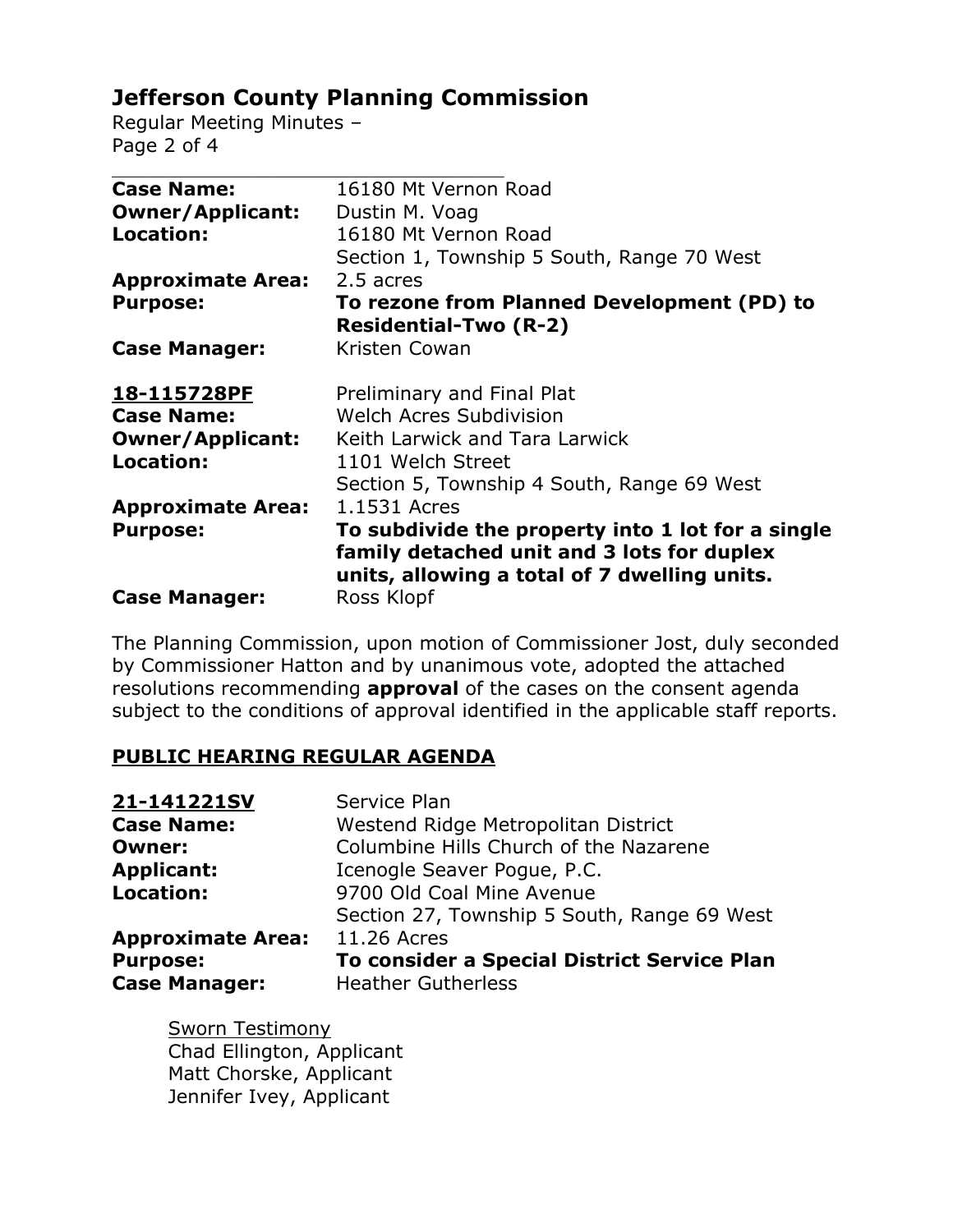# **Jefferson County Planning Commission**

Regular Meeting Minutes – Page 3 of 4

Following the taking of sworn testimony and a general discussion, the Planning Commission upon motion of Commissioner Duncan, duly seconded by Commissioner Becker and by majority vote, adopted the attached resolution recommending **APPROVAL** of this case.

| 21-108854RZ              | Rezoning                                                                                                                                               |
|--------------------------|--------------------------------------------------------------------------------------------------------------------------------------------------------|
| <b>Case Name:</b>        | 50th and McIntyre Official Development Plan                                                                                                            |
| <b>Owner/Applicant:</b>  | Kenneth A Mueller and Shannon Ryon                                                                                                                     |
| <b>Location:</b>         | 5025 and 5075 McIntyre Street                                                                                                                          |
|                          | Section 13, Township 3 South, Range 70 West                                                                                                            |
| <b>Approximate Area:</b> | 12.12 Acres                                                                                                                                            |
| <b>Purpose:</b>          | To rezone from Agricultural - Two (A-2) to a                                                                                                           |
|                          | Planned Development (PD) to allow for up to                                                                                                            |
|                          | 28 single-family detached dwelling units and<br>two single-family attached units or one duplex<br>dwelling unit for a maximum of 30 dwelling<br>units. |
| <b>Case Manager:</b>     | <b>Nick Nelson</b>                                                                                                                                     |

Sworn Testimony

Ethan Watel, Applicant Representative Brad Weiman, Applicant Representative Jeff Johnson, Citizen in Support Cody Christman, Mariott Orchard HOA Mindy Vogel, Citizen in Opposition Doug Raizk, Citizen in Opposition Tyler Ideker, Citizen in Opposition Lesley Walbridge, Citizen in Opposition Erika Townsend, Citizen in Opposition Kent Carlson, Applicant Representative

Following the taking of sworn testimony and a general discussion, the Planning Commission upon motion of Commissioner Hatton, duly seconded by Commissioner Spencer and by majority vote, adopted the attached resolution recommending **APPROVAL** of this case.

There being no further business to come before the Planning Commission, the meeting was adjourned at 10:23 p.m.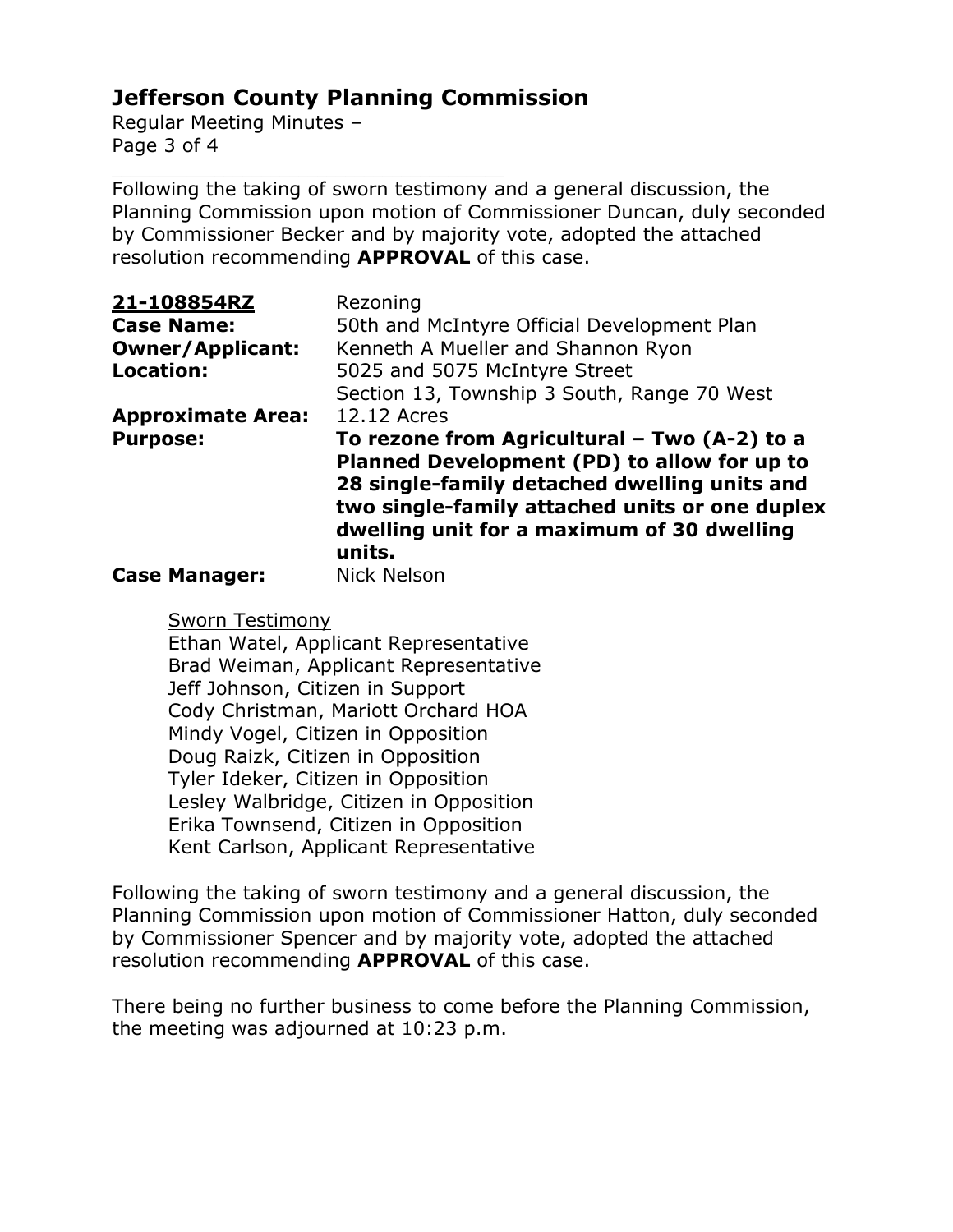# **Jefferson County Planning Commission**

Regular Meeting Minutes -Page 4 of 4

ATTEST:

PLANNING COMMISSION OF THE COUNTY OF JEFFERSON, COLORADO

 $\rightarrow$ Low

March 14, 2022 Date

 $3.23.22$ 

Date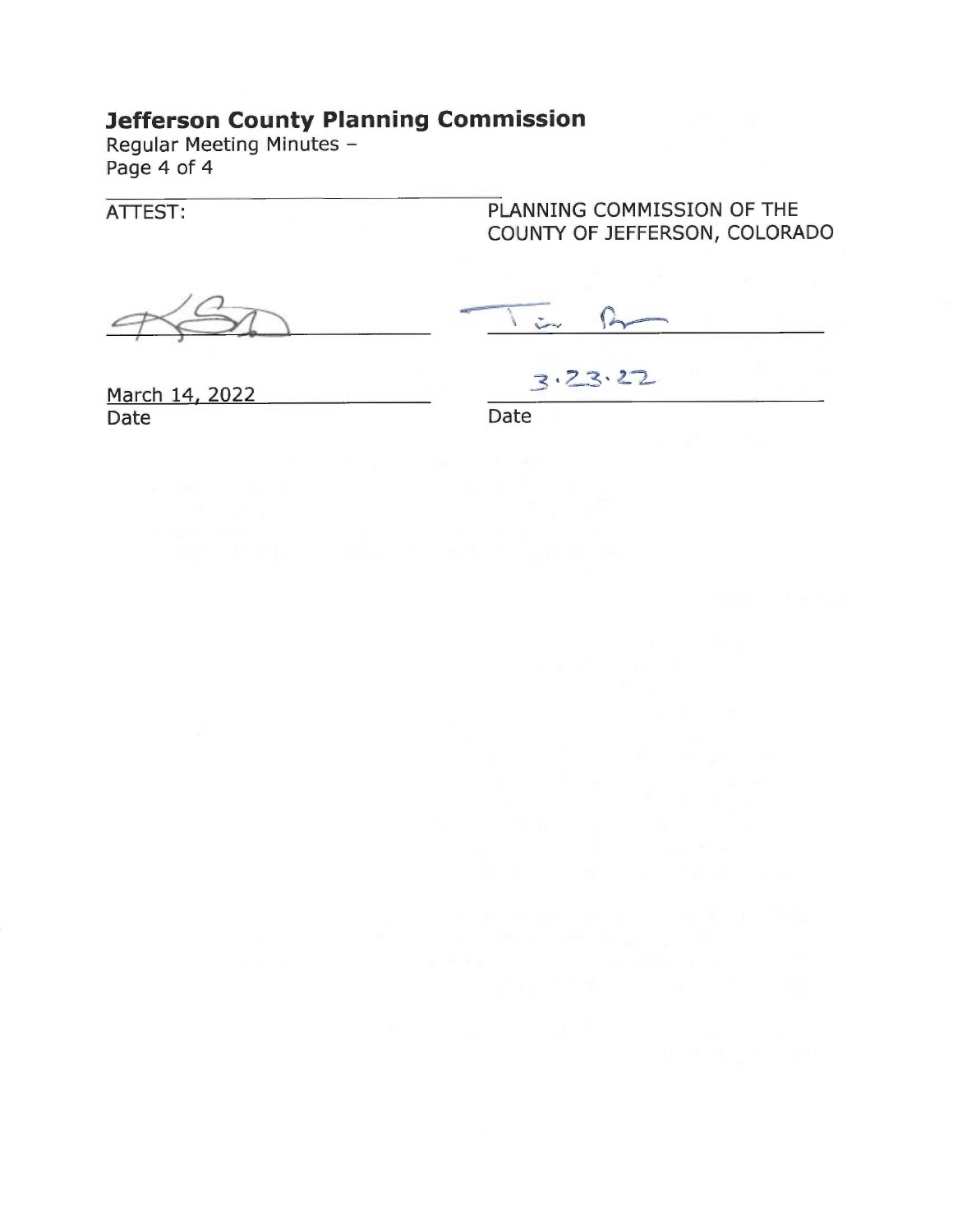It was moved by Commissioner **JOST** that the following Resolution be adopted:

#### BEFORE THE PLANNING COMMISSION COUNTY OF JEFFERSON STATE OF COLORADO

## **March 9, 2022**

## **RESOLUTION**

| 21-133749RZ              | Rezoning                                   |
|--------------------------|--------------------------------------------|
| <b>Case Name:</b>        | 16180 Mt Vernon Road                       |
| <b>Owner/Applicant:</b>  | Dustin M. Voag                             |
| <b>Location:</b>         | 16180 Mt Vernon Road                       |
|                          | Section 1, Township 4 South, Range 70 West |
| <b>Approximate Area:</b> | $1.79$ acres                               |
| <b>Purpose:</b>          | To rezone from Planned Development (PD) to |
|                          | <b>Residential-Two (R-2)</b>               |
| <b>Case Manager:</b>     | Kristen Cowan                              |

The Jefferson County Planning Commission hereby recommends **APPROVAL** of the above application on the basis of the following facts:

- 1. That the factors upon which this decision is based include evidence and testimony and staff findings presented in this case.
- 2. The Planning Commission finds that:
	- A. The proposed rezoning to the Residential-Two (R-2) zone district, set forth in the County's Zoning Resolution, which allows for single-family, two-family, and duplex land uses is compatible with the existing and allowable single-family and duplex residential land uses in the surrounding area.
	- B. The proposal is in general conformance with the Comprehensive Master Plan (CMP). The low density residential land uses allowed in the R-2 zone district meet the CMP recommendation for rural residential land uses at the recommended density. All other applicable goals and policies of the Comprehensive Master Plan have been met.
	- C. The ability to mitigate the negative impacts of the proposed land use upon the surrounding area have been considered and no negative impacts were identified.
	- D. The subject property is served by the Pleasant View Fire Protection District and the Jefferson County Sheriff's Office. Water and sanitation services are provided by the Pleasant View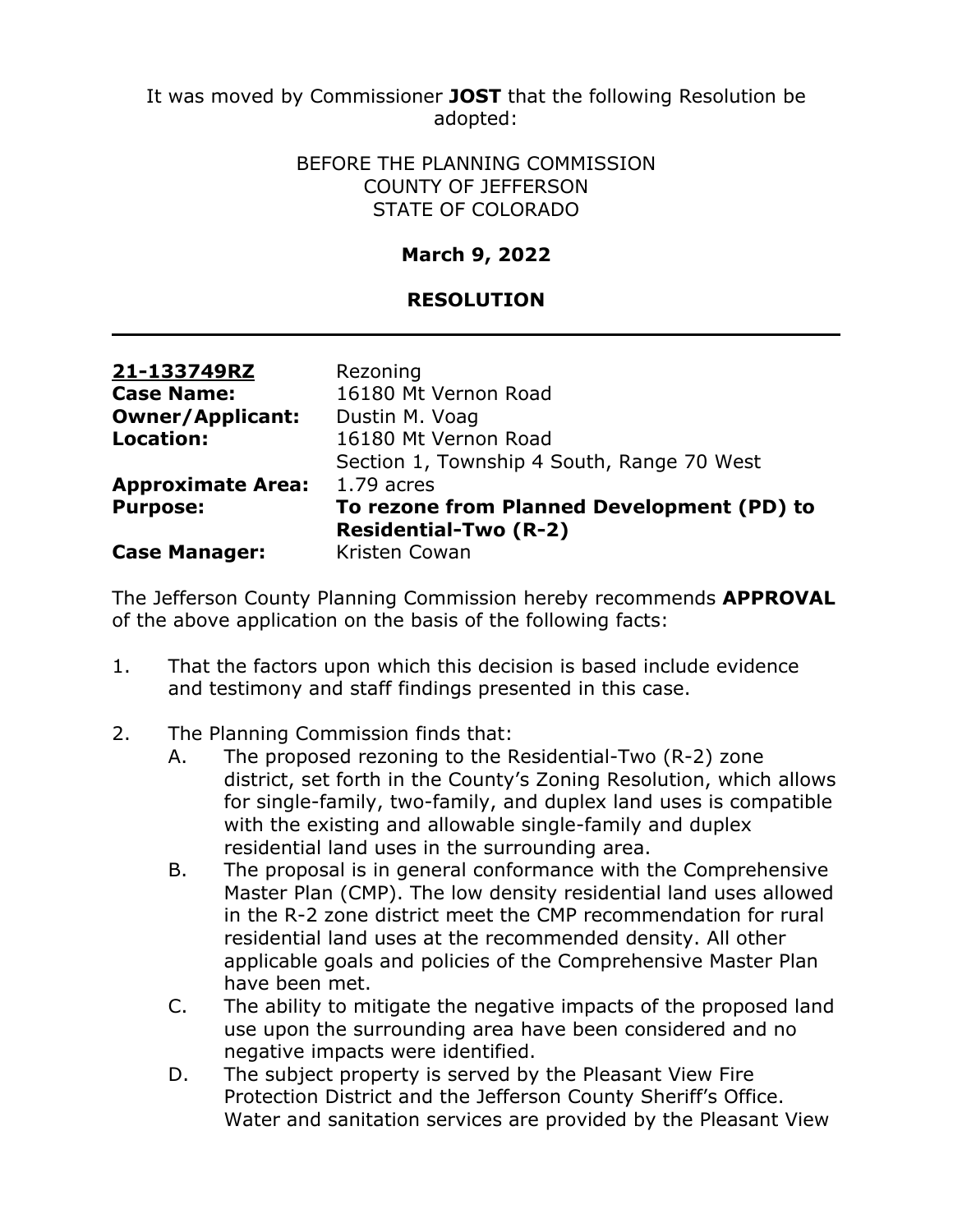Jefferson County Planning Commission Resolution Case #21-133749RZ March 9, 2022 2 of 2

> Water and Sanitation District. Existing infrastructure and services are adequate and available to serve the proposed land uses.

E. The proposed rezoning will not result in significant impacts to the health, safety, and welfare of the residents and landowners in the surrounding area.

Commissioner **HATTON** seconded the adoption of the foregoing Resolution, and upon a vote of the Planning Commission as follows:

| Commissioner | <b>Rogers</b>  | aye |
|--------------|----------------|-----|
| Commissioner | <b>Hatton</b>  | aye |
| Commissioner | <b>Spencer</b> | aye |
| Commissioner | <b>Cooke</b>   | aye |
| Commissioner | <b>Jost</b>    | aye |
| Commissioner | <b>Becker</b>  | aye |
| Commissioner | <b>Duncan</b>  | aye |

The Resolution was adopted by **unanimous** vote of the Planning Commission of the County of Jefferson, State of Colorado.

 $\rightarrow$ 

Kimi Schillinger Executive Secretary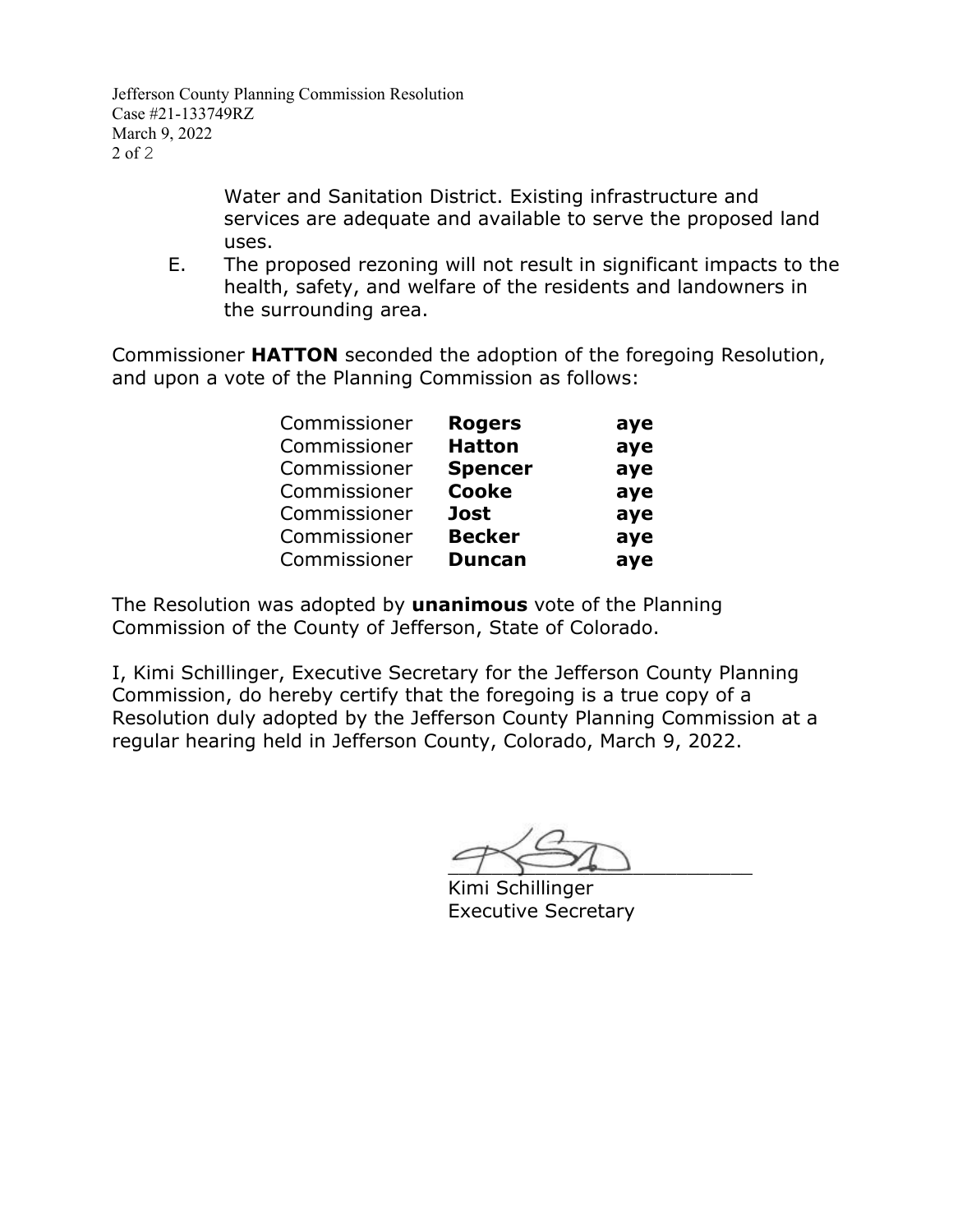It was moved by Commissioner **JOST** that the following Resolution be adopted:

> BEFORE THE PLANNING COMMISSION COUNTY OF JEFFERSON STATE OF COLORADO

## **March 9, 2022**

### **RESOLUTION**

| 18-115728PF              | Preliminary and Final Plat                                                                                                                      |
|--------------------------|-------------------------------------------------------------------------------------------------------------------------------------------------|
| <b>Case Name:</b>        | Welch Acres Subdivision                                                                                                                         |
| <b>Owner/Applicant:</b>  | Keith Larwick and Tara Larwick                                                                                                                  |
| Location:                | 1101 Welch Street                                                                                                                               |
|                          | Section 5, Township 4 South, Range 69 West                                                                                                      |
| <b>Approximate Area:</b> | 1.1531 Acres                                                                                                                                    |
| <b>Purpose:</b>          | To subdivide the property into 1 lot for a single<br>family detached unit and 3 lots for duplex<br>units, allowing a total of 7 dwelling units. |
| <b>Case Manager:</b>     | Ross Klopf                                                                                                                                      |

The Jefferson County Planning Commission hereby recommends **APPROVAL WITH CONDITIONS** of the above application on the basis of the following facts:

- 1. That the factors upon which this decision is based include evidence and testimony and staff findings presented in this case.
- 2. The Planning Commission finds that:
	- A. The proposal conforms to the Land Development Regulation because all applicable regulations have been satisfied, or will be satisfied, prior to recordation of the Preliminary and Final Plat, as indicated within the staff report.
- 3. The following are conditions of approval:
	- A. Submittal of a title insurance commitment update with an effective date less than 45 days prior to the recording of the Plat which depicts no new owners or encumbrances. Said title insurance commitment shall be approved by the County Attorney's Office.
	- B. The Improvements Agreement being approved as to form by the County Attorney's Office.
	- C. The recordation of the Plat mylars being prepared in accordance with the red-marked print dated March 9, 2022.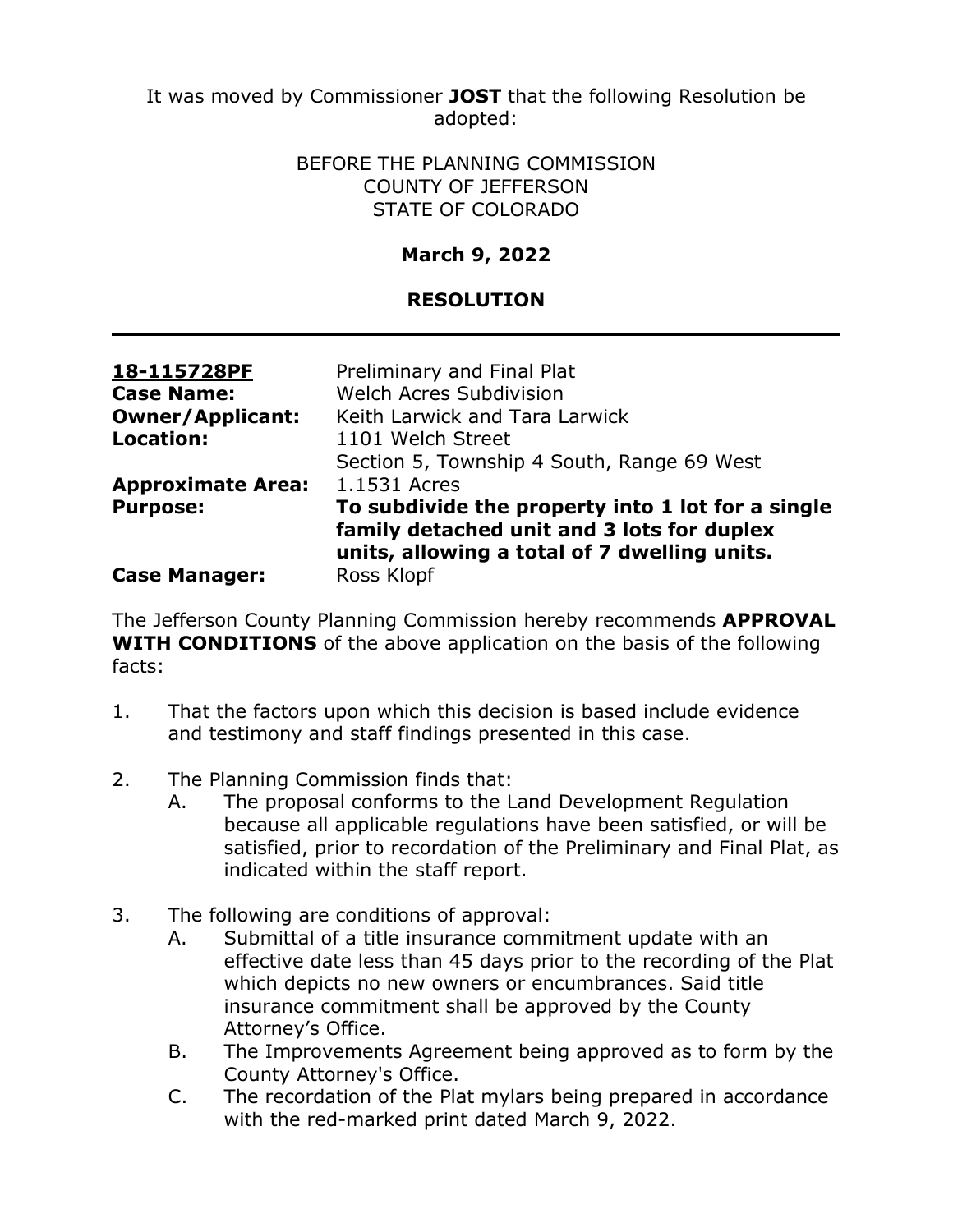Jefferson County Planning Commission Resolution Case # 18-115728PF March 9, 20222 2 of 2

- D. Payment of \$12,600 for fees-in-lieu of park land dedication prior to plat recordation or payment of the fees-in-lieu of park land dedication as set forth in the Improvements Agreement prior to building permit, as applicable. This fee should be submitted on a separate check made payable to Jefferson County Treasurer.
- E. Payment of \$8,400 for fees-in-lieu of school land dedication prior to plat recordation or payment of the fees-in-lieu of school land dedication as set forth in the Improvements Agreement prior to building permit, as applicable. This fee should be submitted on a separate check made payable to Jefferson County Treasurer.
- F. Recordation of an access and utility easement to the benefit of the created lots and the future lot owners.
- G. Submittal of a current tax certificate from the County Treasurer's Office indicating that all ad valorem taxes applicable to Welch Acres Subdivision for prior years have been paid.
- H. Resolution of Planning Engineering's comments dated February 24, 2022
- I. Approval of the sewer main extension by Daniels Sanitation District and recordation of the sewer easement for Daniels Sanitation District.
- J. Resolution of the comments on the construction plans from Consolidated Mutual Water Company.
- K. Resolution of the comments from West Metro Fire Protection District dated November 20, 2020.
- L. Resolution of comments from the Engineering Geologist dated January 4, 2022.
- M. Approval of Minor Variation case number 21-101028MVR from the Director of Planning and Zoning.

Commissioner **HATTON** seconded the adoption of the foregoing Resolution, and upon a vote of the Planning Commission as follows:

| Commissioner | <b>Rogers</b>  | aye |
|--------------|----------------|-----|
| Commissioner | <b>Hatton</b>  | aye |
| Commissioner | <b>Spencer</b> | aye |
| Commissioner | <b>Cooke</b>   | aye |
| Commissioner | <b>Jost</b>    | aye |
| Commissioner | <b>Becker</b>  | aye |
| Commissioner | <b>Duncan</b>  | aye |

The Resolution was adopted by **unanimous** vote of the Planning Commission of the County of Jefferson, State of Colorado.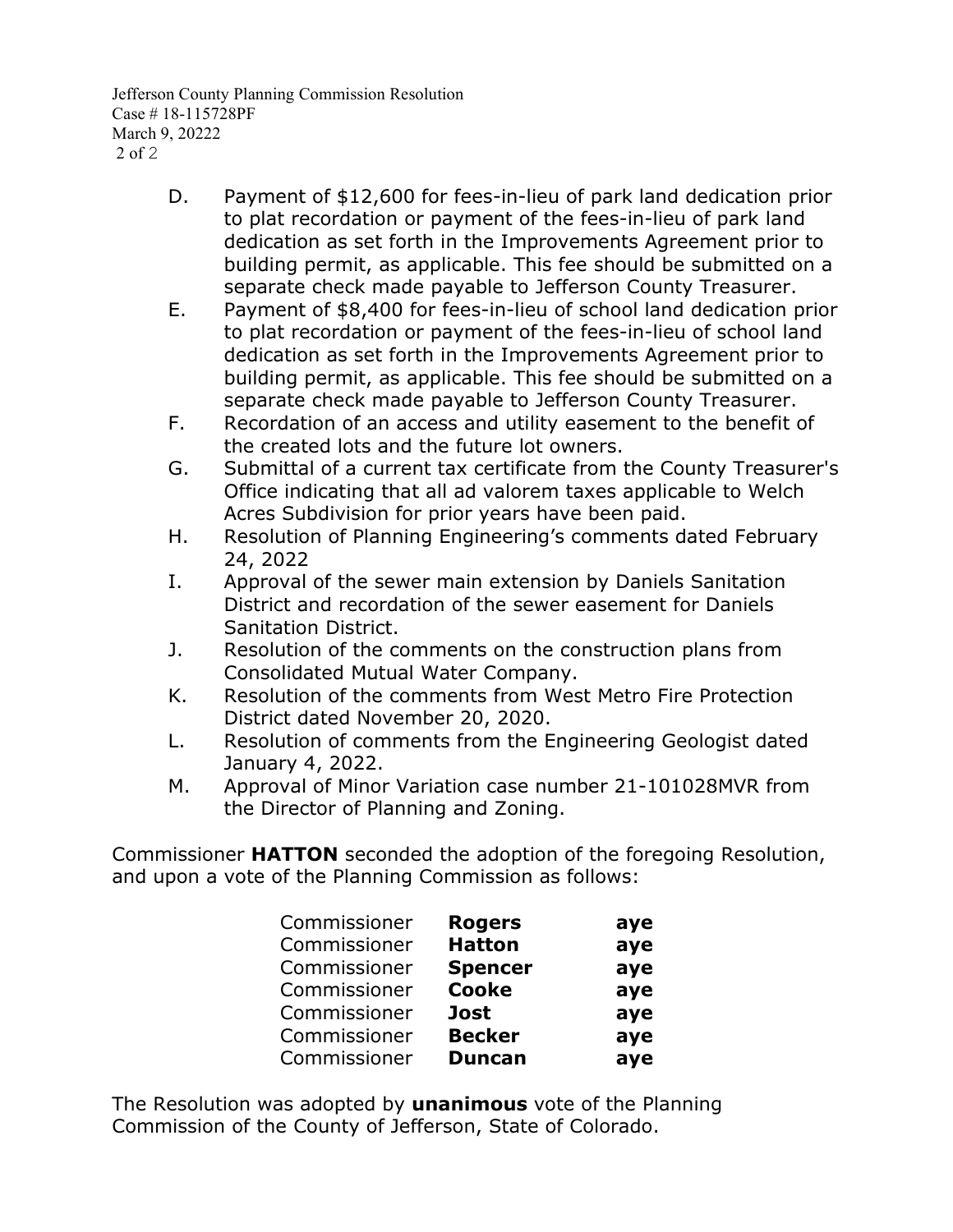Jefferson County Planning Commission Resolution Case # 18-115728PF March 9, 20222 3 of 3

 $\sim$ 

Kimi Schillinger Executive Secretary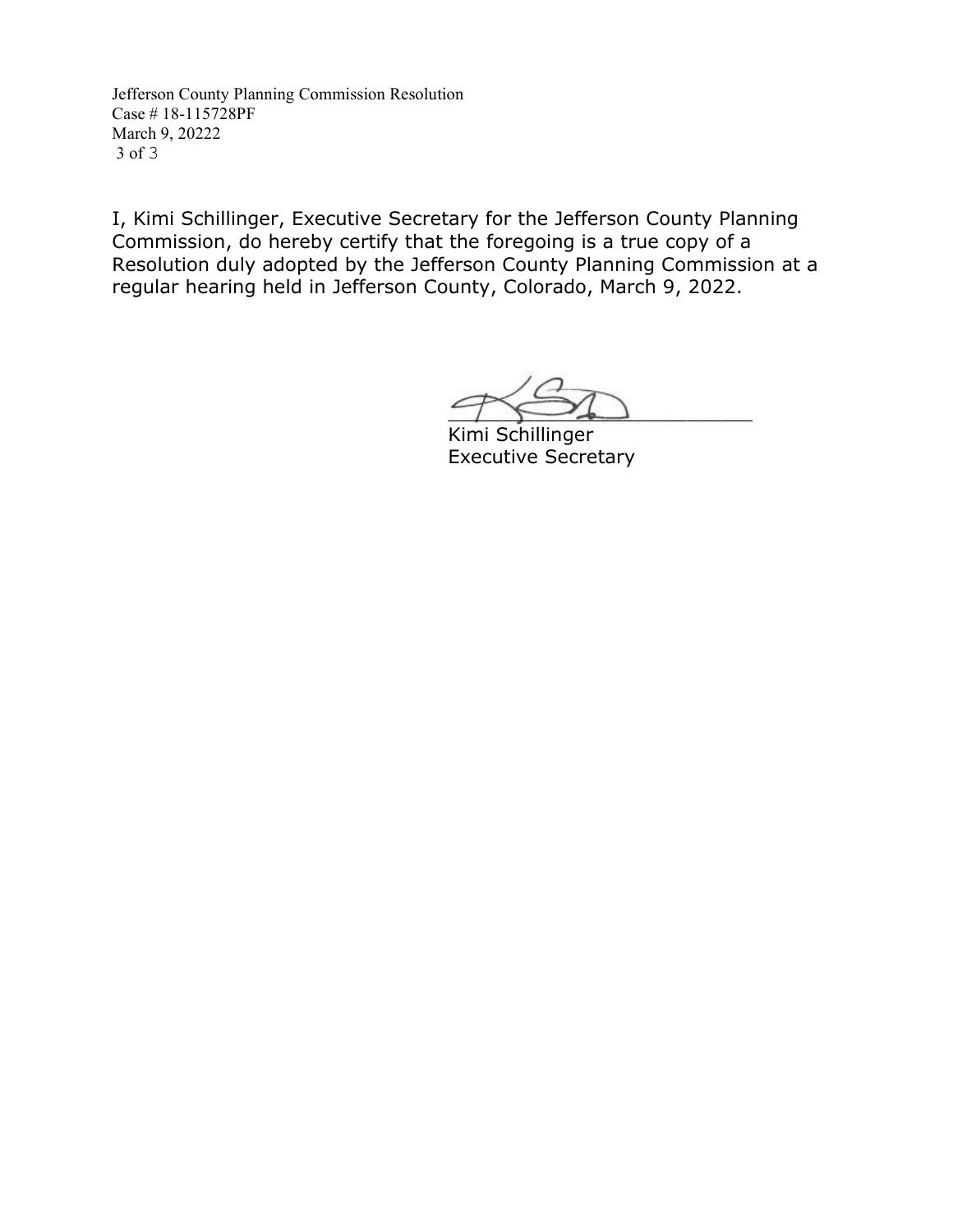It was moved by Commissioner **DUNCAN** that the following Resolution be adopted:

#### BEFORE THE PLANNING COMMISSION COUNTY OF JEFFERSON STATE OF COLORADO

## **March 9, 2022**

### **RESOLUTION**

| 21-141221SV              | Service Plan                                |
|--------------------------|---------------------------------------------|
| <b>Case Name:</b>        | Westend Ridge Metropolitan District         |
| <b>Owner:</b>            | Columbine Hills Church of the Nazarene      |
| <b>Applicant:</b>        | Icenogle Seaver Pogue, P.C.                 |
| <b>Location:</b>         | 9700 Old Coal Mine Avenue                   |
|                          | Section 27, Township 5 South, Range 69 West |
| <b>Approximate Area:</b> | 11.26 Acres                                 |
| <b>Purpose:</b>          | To consider a Special District Service Plan |
| <b>Case Manager:</b>     | <b>Heather Gutherless</b>                   |

WHEREAS, an application was filed with the Planning and Zoning Division of Jefferson County to consider the organization of the above referenced special district;

WHEREAS, after notice as provided by law, a public hearing was held by this Planning Commission on March 9, 2022; and

WHEREAS, based on the study of the Colorado statutes regarding special districts, recommendations of the Jefferson County Planning and Zoning Division, comments of public officials and agencies, and testimony and written comments from all interested parties, this Planning Commission finds as follows:

- (a) There is sufficient existing and projected need for organized service in the area to be serviced by the special district.
- (b) The existing service in the area to be served is inadequate for the present and projected needs.
- (c) The proposed special district is capable of providing economical and sufficient service to the area within its proposed boundaries.
- (d) The area to be included in the proposed special district has or, will have, the financial ability to discharge the proposed indebtedness on a reasonable basis.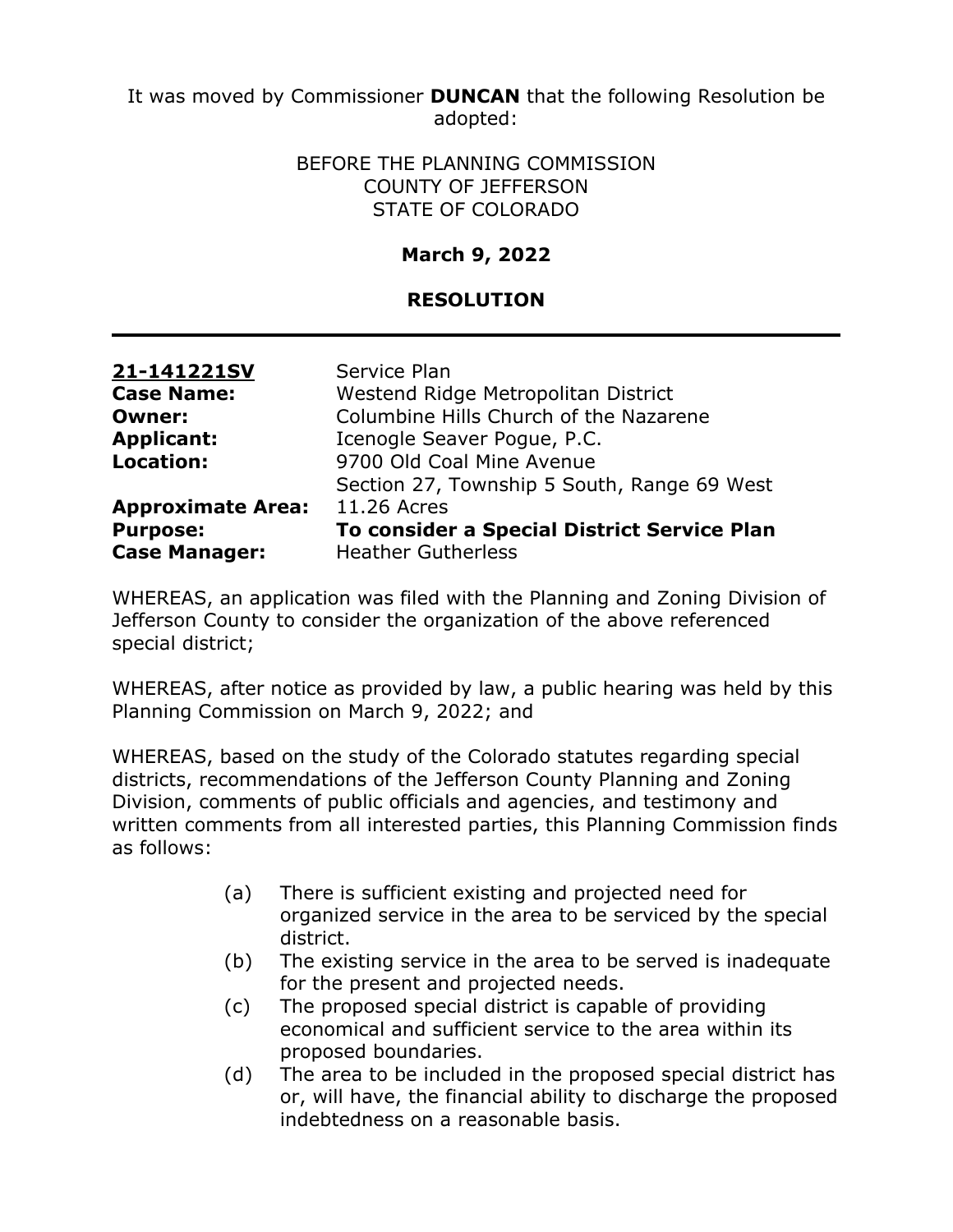Jefferson County Planning Commission Resolution Case 21-141221SV March 9, 2022 2 of 2

NOW, THEREFORE, BE IT RESOLVED, that the Planning Commission of Jefferson County, Colorado hereby recommends **APPROVAL** of the service plan for the above referenced special district to the Board of County Commissioners with the following conditions:

Commissioner **BECKER** seconded the adoption of the foregoing Resolution, and upon a vote of the Planning Commission as follows:

| Commissioner | <b>Rogers</b>  | nay |
|--------------|----------------|-----|
| Commissioner | <b>Hatton</b>  | aye |
| Commissioner | <b>Spencer</b> | nay |
| Commissioner | <b>Cooke</b>   | aye |
| Commissioner | <b>Jost</b>    | aye |
| Commissioner | <b>Becker</b>  | aye |
| Commissioner | <b>Duncan</b>  | aye |

The Resolution was adopted by **majority** vote of the Planning Commission of the County of Jefferson, State of Colorado.

 $\rightarrow$ 

Kimi Schillinger Executive Secretary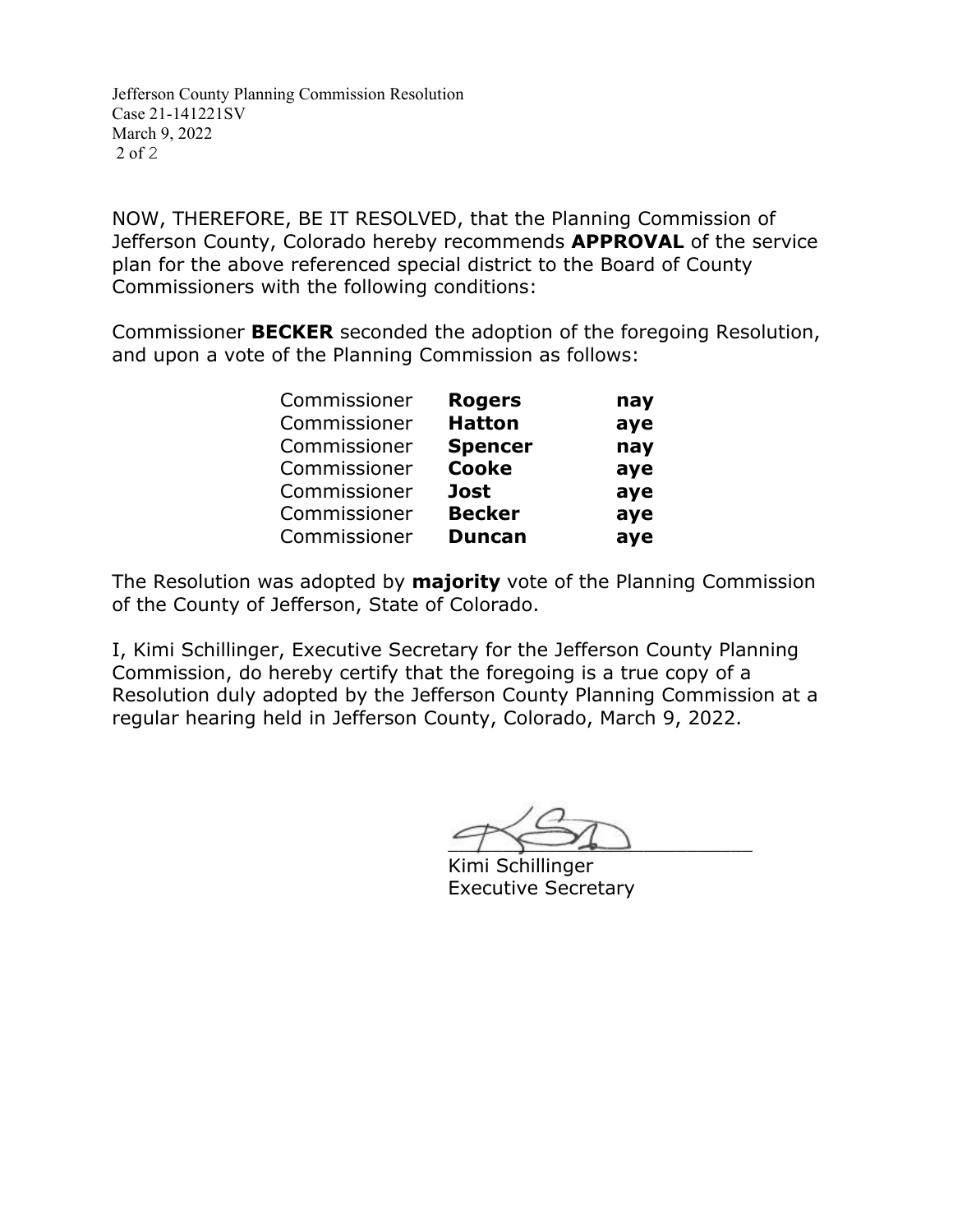It was moved by Commissioner **HATTON** that the following Resolution be adopted:

#### BEFORE THE PLANNING COMMISSION COUNTY OF JEFFERSON STATE OF COLORADO

### **March 9, 2022**

## **RESOLUTION**

| 21-108854RZ<br><b>Case Name:</b><br><b>Owner/Applicant:</b><br>Location: | Rezoning<br>50th and McIntyre Official Development Plan<br>Kenneth A Mueller and Shannon Ryon<br>5025 and 5075 McIntyre Street                                                                                                                        |
|--------------------------------------------------------------------------|-------------------------------------------------------------------------------------------------------------------------------------------------------------------------------------------------------------------------------------------------------|
|                                                                          | Section 13, Township 3 South, Range 70 West                                                                                                                                                                                                           |
| <b>Approximate Area:</b>                                                 | 12.12 Acres                                                                                                                                                                                                                                           |
| <b>Purpose:</b>                                                          | To rezone from Agricultural - Two (A-2) to a<br>Planned Development (PD) to allow for up to<br>28 single-family detached dwelling units and<br>two single-family attached units or one duplex<br>dwelling unit for a maximum of 30 dwelling<br>units. |
| <b>Case Manager:</b>                                                     | <b>Nick Nelson</b>                                                                                                                                                                                                                                    |

The Jefferson County Planning Commission hereby recommends **APPROVAL** of the above application on the basis of the following facts:

- 1. That the factors upon which this decision is based include evidence and testimony and staff findings presented in this case.
- 2. The Planning Commission finds that:
	- A. The proposed residential land use is compatible with the existing and allowed residential and agricultural land uses in the surrounding area because the proposal is for a residential development and various mitigation measures such as increased landscaping and lighting requirements and the setback to McIntyre Street, further strengthen the compatibility.
	- B. The proposal is generally in conformance with the Comprehensive Master Plan (CMP). The proposal is for residential land uses, as recommended by the North Plains Area Plan, but at a higher density than recommended. However, the proposal satisfactorily addresses the three factors for proposed land uses out of conformance with the CMP. All other applicable goals and policies of the Comprehensive Master Plan have been